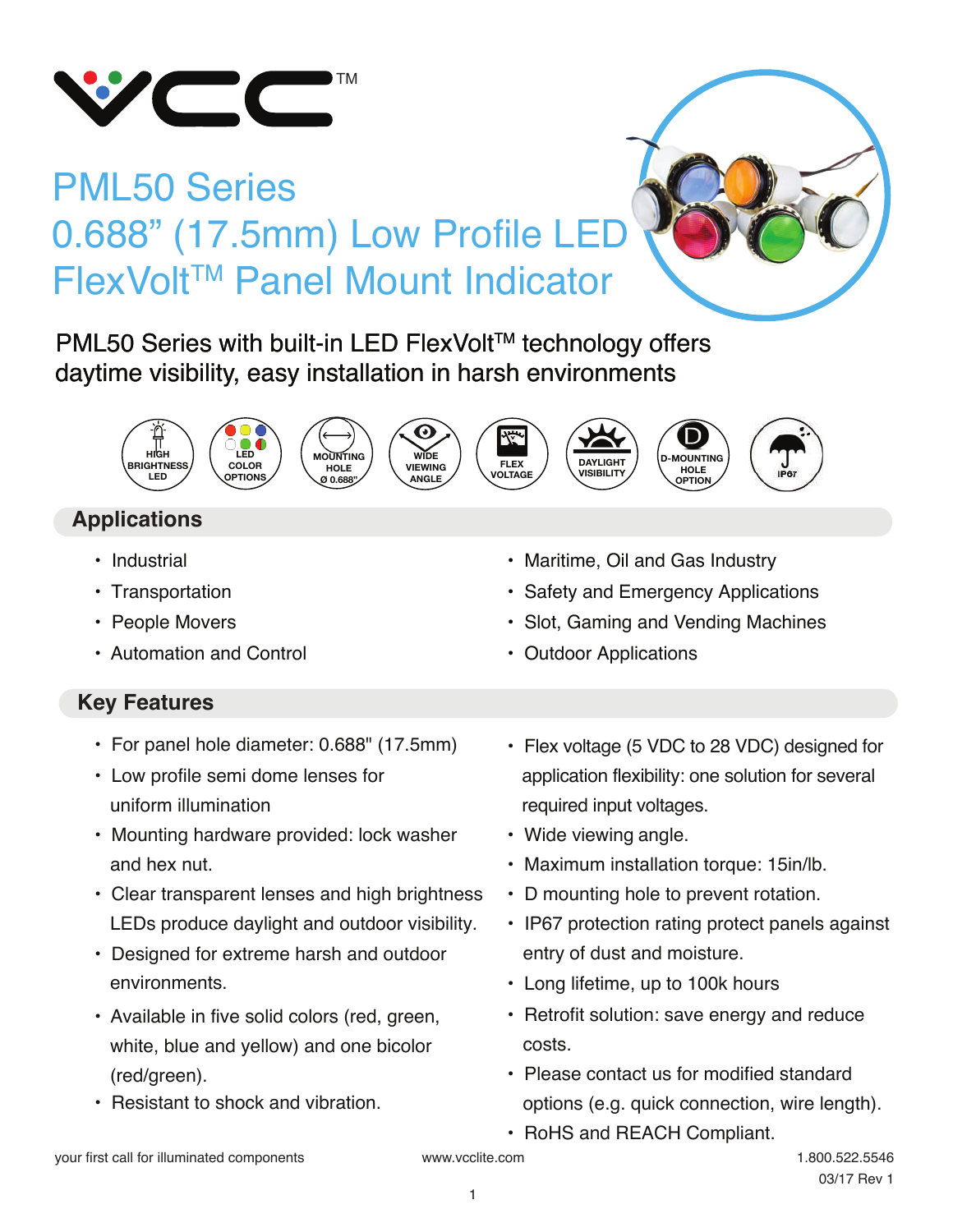#### **Ordering Data**

The PML50 Series is available in a range of standard features and options. To specify your Panel Mount Indicator, select one option from each column.



#### **Product Dimensions**

Recommended Mounting Hole



#### Notes:

- 1. All dimensions are in [millimeters] inches.
- 2. Tolerance is  $\pm$  [0.25] 0.01 unless otherwise noted.
- 3. The specifications, characteristics and technical data described in the datasheet are subject to change without prior notice.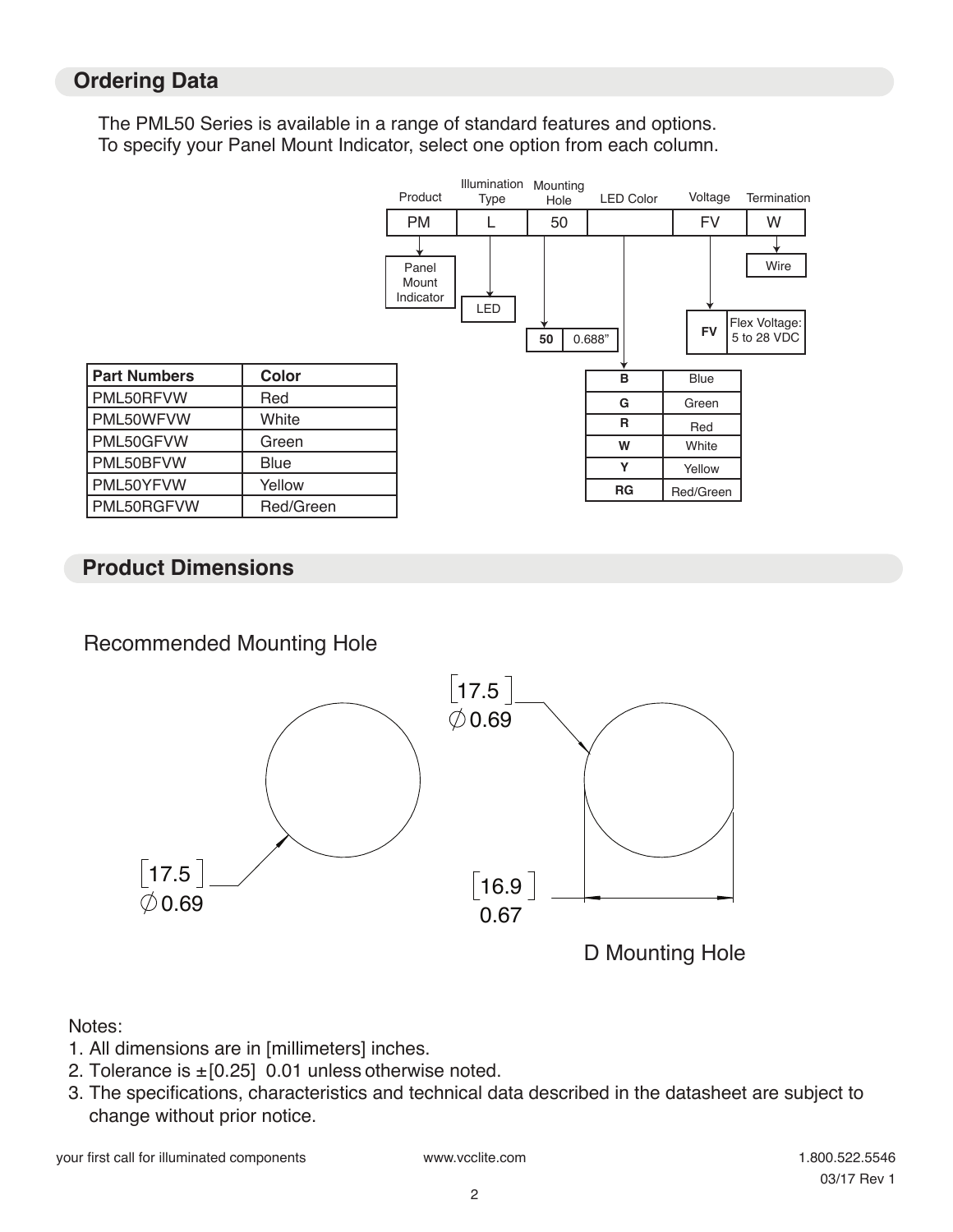#### **Product Dimensions**



#### Notes:

- 1. All dimensions are in [millimeters] inches.
- 2. Tolerance is  $\pm$  [0.25] 0.01 unless otherwise noted.
- 3. The specifications, characteristics and technical data described in the datasheet are subject to change without prior notice.

your first call for illuminated components www.vcclite.com 1.800.522.5546